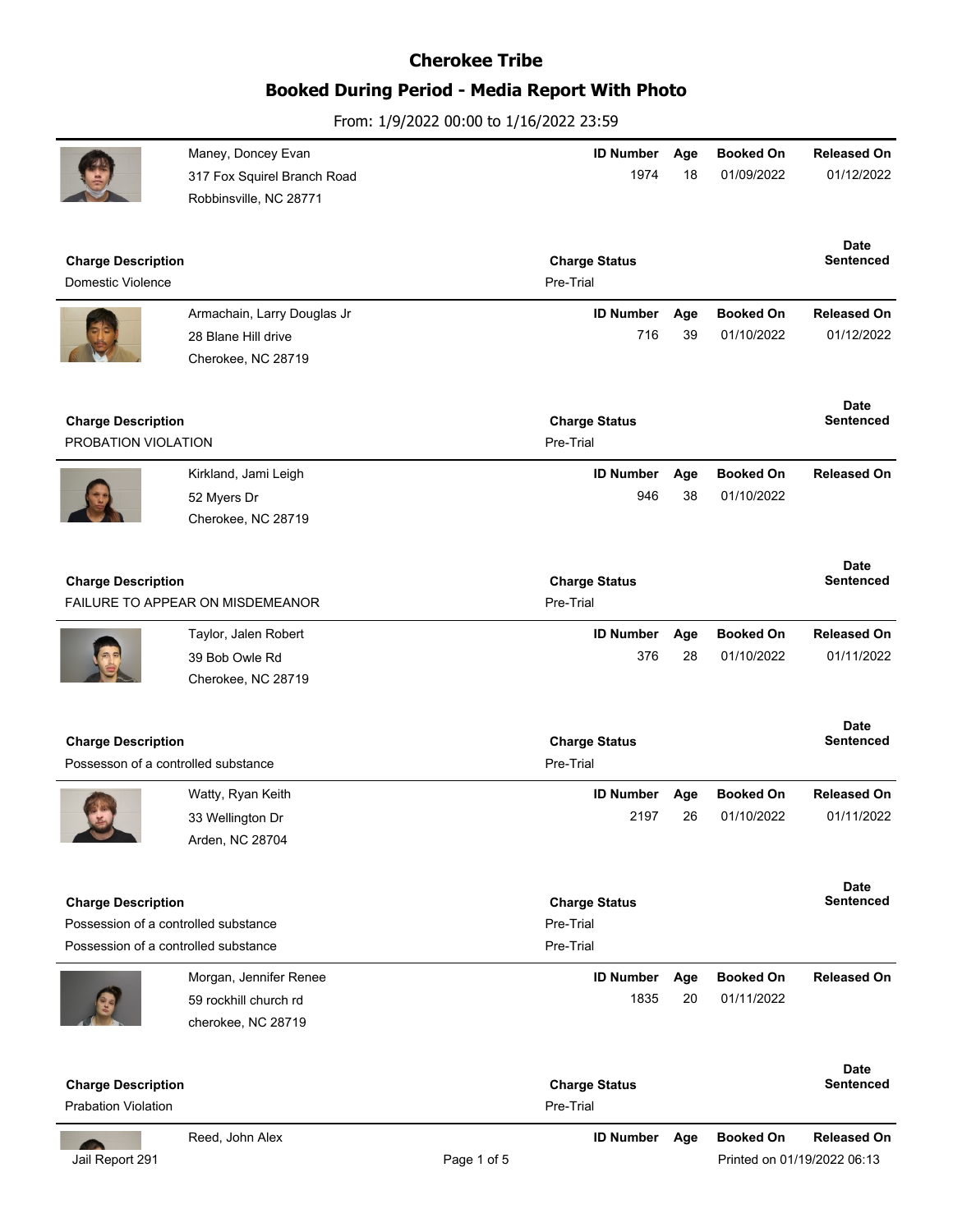## **Booked During Period - Media Report With Photo**

|                                    | 2065 Old #4 Rd                                          | 53                    | 41  | 01/11/2022       |                    |
|------------------------------------|---------------------------------------------------------|-----------------------|-----|------------------|--------------------|
|                                    | Cherokee, NC 28719                                      |                       |     |                  |                    |
|                                    |                                                         |                       |     |                  |                    |
|                                    |                                                         |                       |     |                  | <b>Date</b>        |
| <b>Charge Description</b>          |                                                         | <b>Charge Status</b>  |     |                  | <b>Sentenced</b>   |
|                                    | Failure to obey a lawful order of the court             | Pre-Trial             |     |                  |                    |
|                                    | POSS W/I MANUF/SELL/DEL SCHEDULE I CONTROLLED SUBSTANCE | Pre-Trial             |     |                  |                    |
| Drug trafficking                   |                                                         | Pre-Trial             |     |                  |                    |
|                                    | Smih, James Cassidy                                     | <b>ID Number</b>      | Age | <b>Booked On</b> | <b>Released On</b> |
|                                    | homeless                                                | 2198                  | 35  | 01/11/2022       | 01/11/2022         |
|                                    | bryson, NC 28713                                        |                       |     |                  |                    |
|                                    |                                                         |                       |     |                  |                    |
|                                    |                                                         |                       |     |                  | <b>Date</b>        |
| <b>Charge Description</b>          |                                                         | <b>Charge Status</b>  |     |                  | <b>Sentenced</b>   |
| temp hold                          |                                                         | <b>Temporary Hold</b> |     |                  |                    |
|                                    | Arkansas-Bradley, Errika Leah                           | <b>ID Number</b>      | Age | <b>Booked On</b> | <b>Released On</b> |
|                                    | 162 Hallmark Lane                                       | R06938                | 43  | 01/12/2022       |                    |
|                                    | Whittier, NC 28789                                      |                       |     |                  |                    |
|                                    |                                                         |                       |     |                  |                    |
|                                    |                                                         |                       |     |                  | <b>Date</b>        |
| <b>Charge Description</b>          |                                                         | <b>Charge Status</b>  |     |                  | <b>Sentenced</b>   |
| Second Degree trespass             |                                                         | Pre-Trial             |     |                  |                    |
| Second Degree trespass             |                                                         | Pre-Trial             |     |                  |                    |
| Filing a false emergency report    |                                                         | Pre-Trial             |     |                  |                    |
| Providing or possessing contraband |                                                         | Pre-Trial             |     |                  |                    |
| Obstructing governmental functions |                                                         | Pre-Trial             |     |                  |                    |
| Second Degree trespass             |                                                         | Pre-Trial             |     |                  |                    |
| Resisting lawful arrest            |                                                         | Pre-Trial             |     |                  |                    |
| Second Degree trespass             |                                                         | Pre-Trial             |     |                  |                    |
| Resisting lawful arrest            |                                                         | Pre-Trial             |     |                  |                    |
| Second degree trepass              |                                                         | Pre-Trial             |     |                  |                    |
|                                    | Littlejohn, Michael                                     | <b>ID Number</b>      | Age | <b>Booked On</b> | <b>Released On</b> |
|                                    | 7 Ruth Sneed Lane                                       | 718                   | 61  | 01/12/2022       | 01/13/2022         |
|                                    | Cherokee, NC 28719                                      |                       |     |                  |                    |
|                                    |                                                         |                       |     |                  |                    |
|                                    |                                                         |                       |     |                  | <b>Date</b>        |
| <b>Charge Description</b>          |                                                         | <b>Charge Status</b>  |     |                  | <b>Sentenced</b>   |
| No Charge Data                     |                                                         |                       |     |                  |                    |
|                                    | Walkingstick, Tina Louise                               | <b>ID Number</b>      | Age | <b>Booked On</b> | <b>Released On</b> |
|                                    | 211 Cornelis Ashe                                       | 1185                  | 42  | 01/12/2022       |                    |
|                                    | Whittier, NC 28789                                      |                       |     |                  |                    |
|                                    |                                                         |                       |     |                  |                    |
|                                    |                                                         |                       |     |                  | <b>Date</b>        |
| <b>Charge Description</b>          |                                                         | <b>Charge Status</b>  |     |                  | <b>Sentenced</b>   |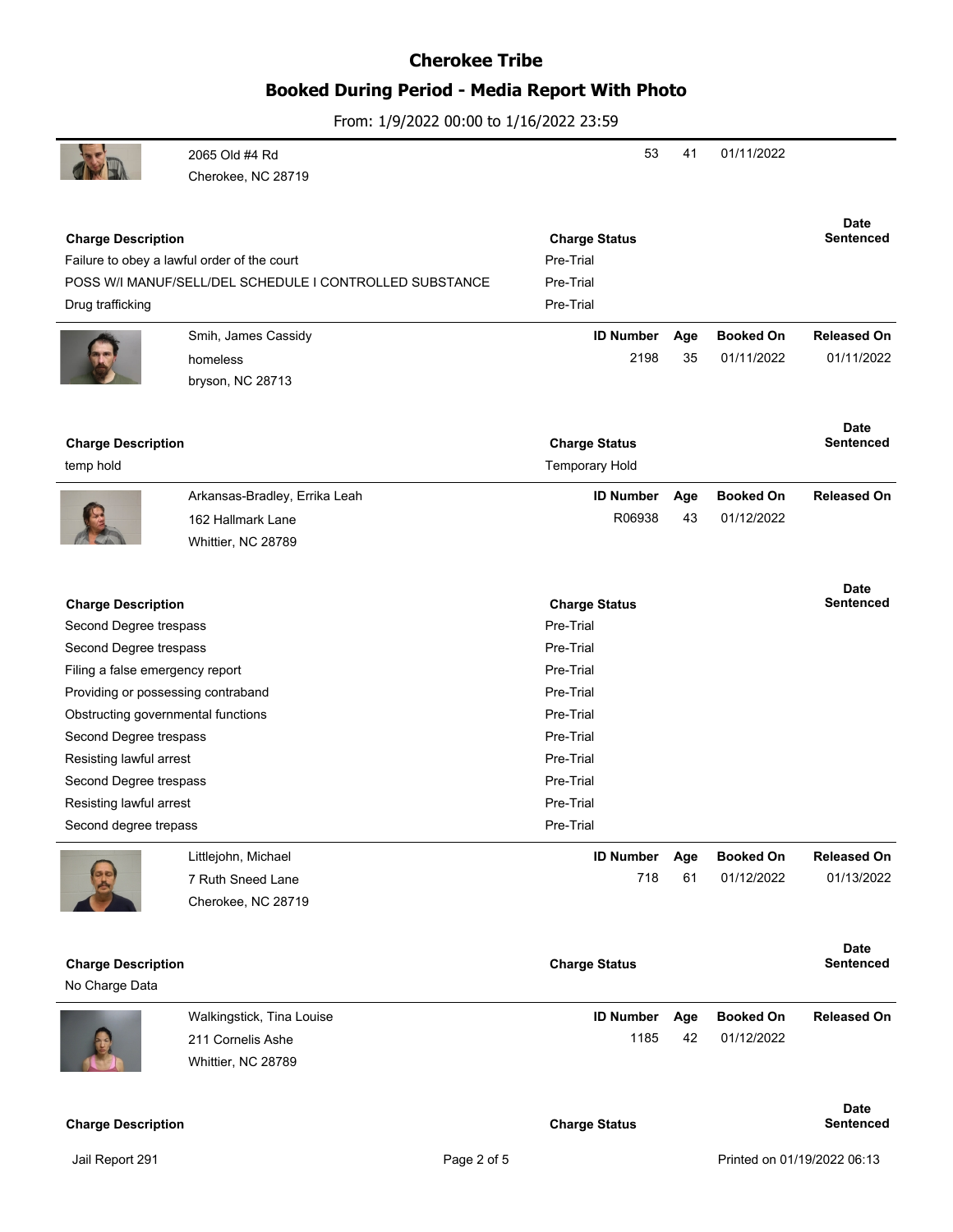# **Booked During Period - Media Report With Photo**

|                                                                         | Walkingstick, Tina Louise                 | <b>ID Number</b>                  | Age       | <b>Booked On</b>               | <b>Released On</b>              |
|-------------------------------------------------------------------------|-------------------------------------------|-----------------------------------|-----------|--------------------------------|---------------------------------|
|                                                                         | 211 Cornelis Ashe                         | 1185                              | 42        | 01/12/2022                     |                                 |
|                                                                         | Whittier, NC 28789                        |                                   |           |                                |                                 |
|                                                                         |                                           |                                   |           |                                |                                 |
|                                                                         |                                           |                                   |           |                                | Date                            |
| <b>Charge Description</b><br>Possession of a Controlled Substance       |                                           | <b>Charge Status</b><br>Pre-Trial |           |                                | <b>Sentenced</b>                |
|                                                                         |                                           |                                   |           |                                |                                 |
|                                                                         | Ward, Tiffany Marie                       | <b>ID Number</b>                  | Age       | <b>Booked On</b>               | <b>Released On</b>              |
|                                                                         | <b>46 ACREE DRIVE</b>                     | 105                               | 32        | 01/12/2022                     | 01/12/2022                      |
|                                                                         | CHEROKEE, NC 28719                        |                                   |           |                                |                                 |
|                                                                         |                                           |                                   |           |                                |                                 |
| <b>Charge Description</b>                                               |                                           | <b>Charge Status</b>              |           |                                | Date<br><b>Sentenced</b>        |
| Temp Hold for Swain County                                              |                                           | <b>Temporary Hold</b>             |           |                                |                                 |
|                                                                         |                                           |                                   |           |                                |                                 |
|                                                                         | Bird, Kasia Jade                          | <b>ID Number</b><br>1801          | Age<br>21 | <b>Booked On</b><br>01/13/2022 | <b>Released On</b>              |
|                                                                         | 49 Stillwell Branch<br>Cherokee, NC 28719 |                                   |           |                                |                                 |
|                                                                         |                                           |                                   |           |                                |                                 |
|                                                                         |                                           |                                   |           |                                | <b>Date</b>                     |
| <b>Charge Description</b>                                               |                                           | <b>Charge Status</b>              |           |                                | <b>Sentenced</b>                |
| Possession of a Controlled Substance                                    |                                           | Pre-Trial                         |           |                                |                                 |
| Resisting Lawful Arrest                                                 |                                           | Pre-Trial                         |           |                                |                                 |
|                                                                         | Hampton, Paul Jr                          | <b>ID Number</b>                  | Age       | <b>Booked On</b>               | <b>Released On</b>              |
|                                                                         | 359 Jacobs rd                             | 2201                              | 24        | 01/13/2022                     | 01/14/2022                      |
|                                                                         | Bryson 28713                              |                                   |           |                                |                                 |
|                                                                         |                                           |                                   |           |                                |                                 |
|                                                                         |                                           |                                   |           |                                | Date                            |
| <b>Charge Description</b>                                               |                                           | <b>Charge Status</b>              |           |                                | <b>Sentenced</b>                |
| Temp Hold for Swain County                                              |                                           | Pre-Trial                         |           |                                |                                 |
|                                                                         | Reed, Frances Ludell                      | <b>ID Number</b>                  | Age       | <b>Booked On</b>               | <b>Released On</b>              |
| 6e                                                                      | 46 Sim Taylor RD                          | 1948                              | 34        | 01/13/2022                     | 01/13/2022                      |
|                                                                         | Cherokee, NC 28719                        |                                   |           |                                |                                 |
|                                                                         |                                           |                                   |           |                                |                                 |
| <b>Charge Description</b>                                               |                                           | <b>Charge Status</b>              |           |                                | <b>Date</b><br><b>Sentenced</b> |
| Possession of a Controlled Substance                                    |                                           | Pre-Trial                         |           |                                |                                 |
|                                                                         |                                           |                                   |           |                                |                                 |
|                                                                         | Smith, Ralph Moses Jr                     | ID Number Age<br>2200             | 52        | <b>Booked On</b><br>01/13/2022 | <b>Released On</b>              |
|                                                                         | 56 Kanott Dr<br>Cherokee, NC 28719        |                                   |           |                                |                                 |
|                                                                         |                                           |                                   |           |                                |                                 |
|                                                                         |                                           |                                   |           |                                | <b>Date</b>                     |
| <b>Charge Description</b>                                               |                                           | <b>Charge Status</b>              |           |                                | Sentenced                       |
| Contributing to the Delinquency Undiscipline Neglect or Abuse of Minors |                                           | Pre-Trial                         |           |                                |                                 |
| Sexual Abuse of Minor or a Ward                                         |                                           | Pre-Trial                         |           |                                |                                 |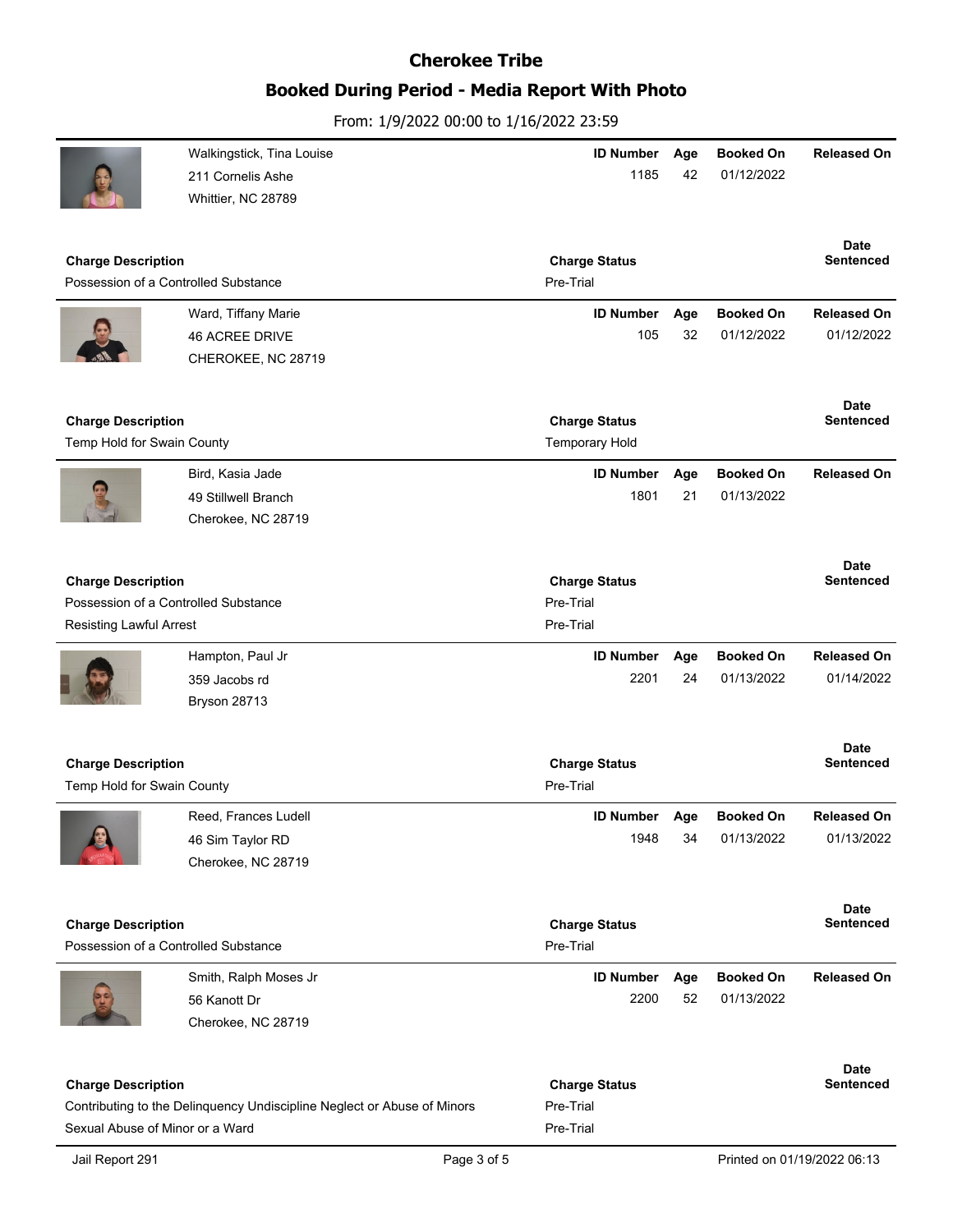# **Booked During Period - Media Report With Photo**

|                                                      | Welch, Marvel Andrea                         | <b>ID Number</b>     | Age | <b>Booked On</b> | <b>Released On</b> |
|------------------------------------------------------|----------------------------------------------|----------------------|-----|------------------|--------------------|
|                                                      | 457 John Bull Mountain Rd.                   | 2199                 | 62  | 01/13/2022       | 01/13/2022         |
|                                                      | Cherokee 28719                               |                      |     |                  |                    |
|                                                      |                                              |                      |     |                  |                    |
|                                                      |                                              |                      |     |                  | <b>Date</b>        |
| <b>Charge Description</b>                            |                                              | <b>Charge Status</b> |     |                  | <b>Sentenced</b>   |
| <b>Criminal Simulation</b>                           |                                              | Pre-Trial            |     |                  |                    |
|                                                      | OBTAIN PROPERTY FALSE PRETENSE               | Pre-Trial            |     |                  |                    |
|                                                      | McCoy, Frank Joseph                          | <b>ID Number</b>     | Age | <b>Booked On</b> | <b>Released On</b> |
|                                                      | 218 Charlie Johnson Rd                       | 437                  | 28  | 01/14/2022       |                    |
|                                                      | Cheorkee, NC 28719                           |                      |     |                  |                    |
|                                                      |                                              |                      |     |                  |                    |
|                                                      |                                              |                      |     |                  | Date               |
| <b>Charge Description</b>                            |                                              | <b>Charge Status</b> |     |                  | Sentenced          |
|                                                      | Failure to Obey a Lawful Order of the Court  | Pre-Trial            |     |                  |                    |
|                                                      | Loitering for Unlawful Drug Related Activity | Pre-Trial            |     |                  |                    |
|                                                      | Montelongo, Ermelinda                        | <b>ID Number</b>     | Age | <b>Booked On</b> | <b>Released On</b> |
|                                                      | 71 heath heights trail                       | 1898                 | 63  | 01/14/2022       |                    |
|                                                      | cherokee, NC 28719                           |                      |     |                  |                    |
|                                                      |                                              |                      |     |                  |                    |
|                                                      |                                              |                      |     |                  | <b>Date</b>        |
| <b>Charge Description</b>                            |                                              | <b>Charge Status</b> |     |                  | <b>Sentenced</b>   |
| <b>FTA</b>                                           |                                              | Pre-Trial            |     |                  |                    |
| Possession of a Controlled Substance                 |                                              | Pre-Trial            |     |                  |                    |
|                                                      | Failure to Obey Lawful Order of the Court    | Pre-Trial            |     |                  |                    |
|                                                      | Taylor, Derrick Kyle                         | <b>ID Number</b>     | Age | <b>Booked On</b> | <b>Released On</b> |
|                                                      | 53 Violna Queen Rd                           | 17                   | 28  | 01/14/2022       |                    |
|                                                      | Whittier, NC 28789                           |                      |     |                  |                    |
|                                                      |                                              |                      |     |                  |                    |
|                                                      |                                              |                      |     |                  | <b>Date</b>        |
| <b>Charge Description</b>                            |                                              | <b>Charge Status</b> |     |                  | Sentenced          |
|                                                      | Drug paraphernalia (Using Possessing)        | Pre-Trial            |     |                  |                    |
| Obstructing governmental functions                   |                                              | Pre-Trial            |     |                  |                    |
| Possession of a controlled substance (Schedules I-V) |                                              | Pre-Trial            |     |                  |                    |
| Receiving or possessing stolen property              |                                              | Pre-Trial            |     |                  |                    |
| Larceny                                              |                                              | Pre-Trial            |     |                  |                    |
| Child Abuse in the Second Degree                     |                                              | Pre-Trial            |     |                  |                    |
|                                                      | Voss, Kyle August Paul                       | <b>ID Number</b>     | Age | <b>Booked On</b> | <b>Released On</b> |
|                                                      | 65 Spotted Horse Rd                          | 203                  | 36  | 01/14/2022       |                    |
|                                                      | CHEROKEE, NC 28719                           |                      |     |                  |                    |
|                                                      |                                              |                      |     |                  |                    |
|                                                      |                                              |                      |     |                  | <b>Date</b>        |
| <b>Charge Description</b>                            |                                              | <b>Charge Status</b> |     |                  | Sentenced          |
| Larceny                                              |                                              | Pre-Trial            |     |                  |                    |